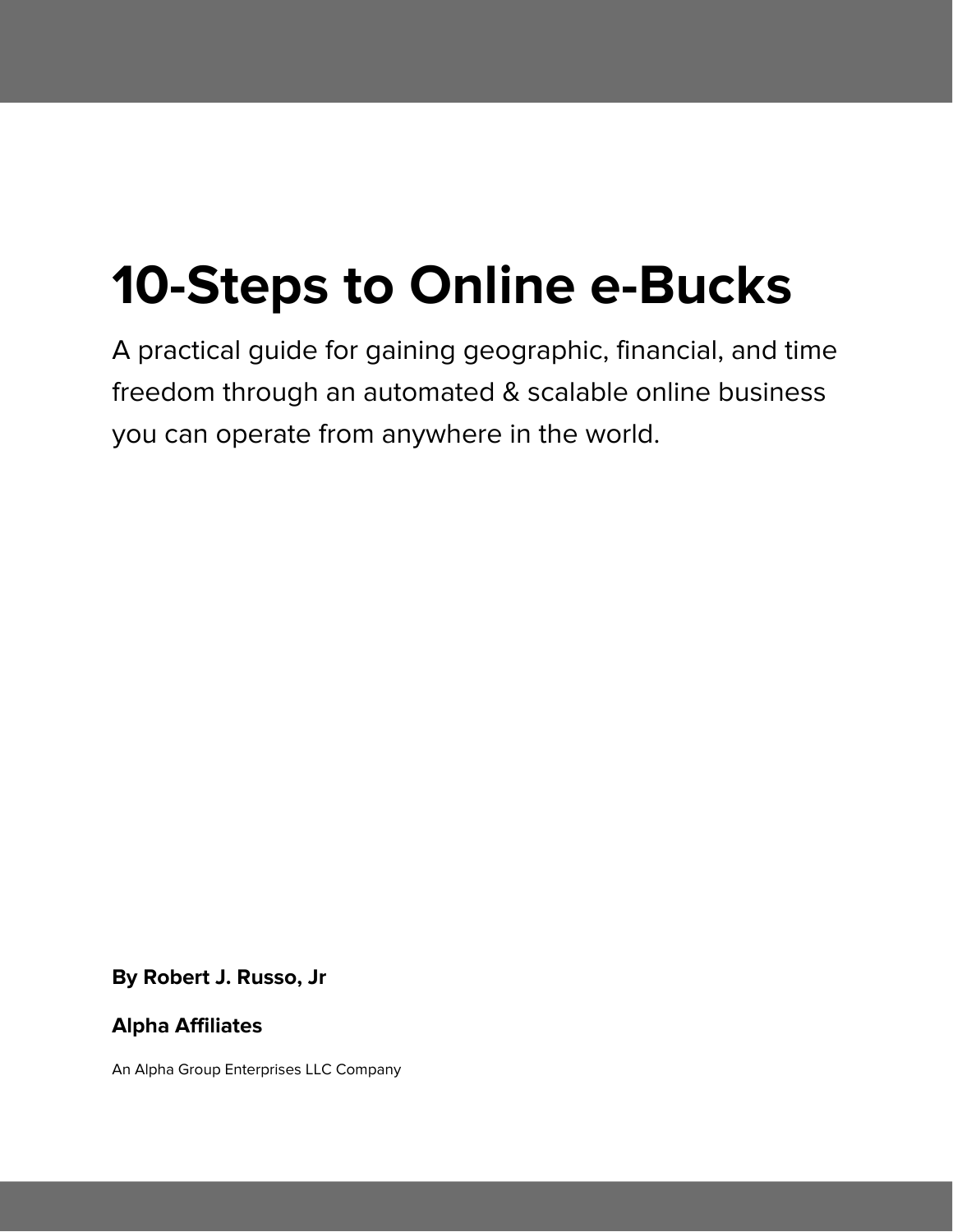# **Introduction**

Congratulations! You've taken the first step and decided you want to start making money online and live the "Laptop Lifestyle". Or maybe you've been trying for some time, and haven't had much success. Well, whether the goal is to quit the 9-5 or just earn some extra income on the side, you're going to need to have the proper systems and tools in place in order to achieve success. Once set up, however, you'll be well on your way to a passive, run from anywhere, fully scalable online business. So let's get right to it with our 10 step checklist, from deciding what products to sell, setting up your landing pages and email campaigns, to tracking, optimizing, and running ads.

# **Step 1 - Decide What To Sell**

The first step is to decide what you will be selling. Generally, you'll have two options:

- 1. **Create Your Own Product Offering** This can be the more profitable route, as you will get to retain 100% of the profits earned from your sales. However, putting together your own product offering can take time to develop, and once developed it will take even more time to get traffic. So when starting out, it could be better for you to start with selling an existing product.
- **2. Sell a product created by someone else (Affiliate Marketing)** When you're just starting out, or you're unsure what to sell, getting your feet wet by selling someone else's product can be an attractive strategy. Affiliate Marketing, as its called, can be a highly lucrative venture, if done correctly. Vendors have spent the time and resources to develop their own product, and you sign up to give them a hand in distributing the product to the masses. You receive an Affiliate Link, a unique URL you can share with your customers that tracks and credits your account for each sale.

#### **Step 2 - Create a Free Giveaway (e-Book Giveaway)**

Everyone loves Free (like this e-Book), and developing a good free giveaway to introduce your prospective customers to you is a great way to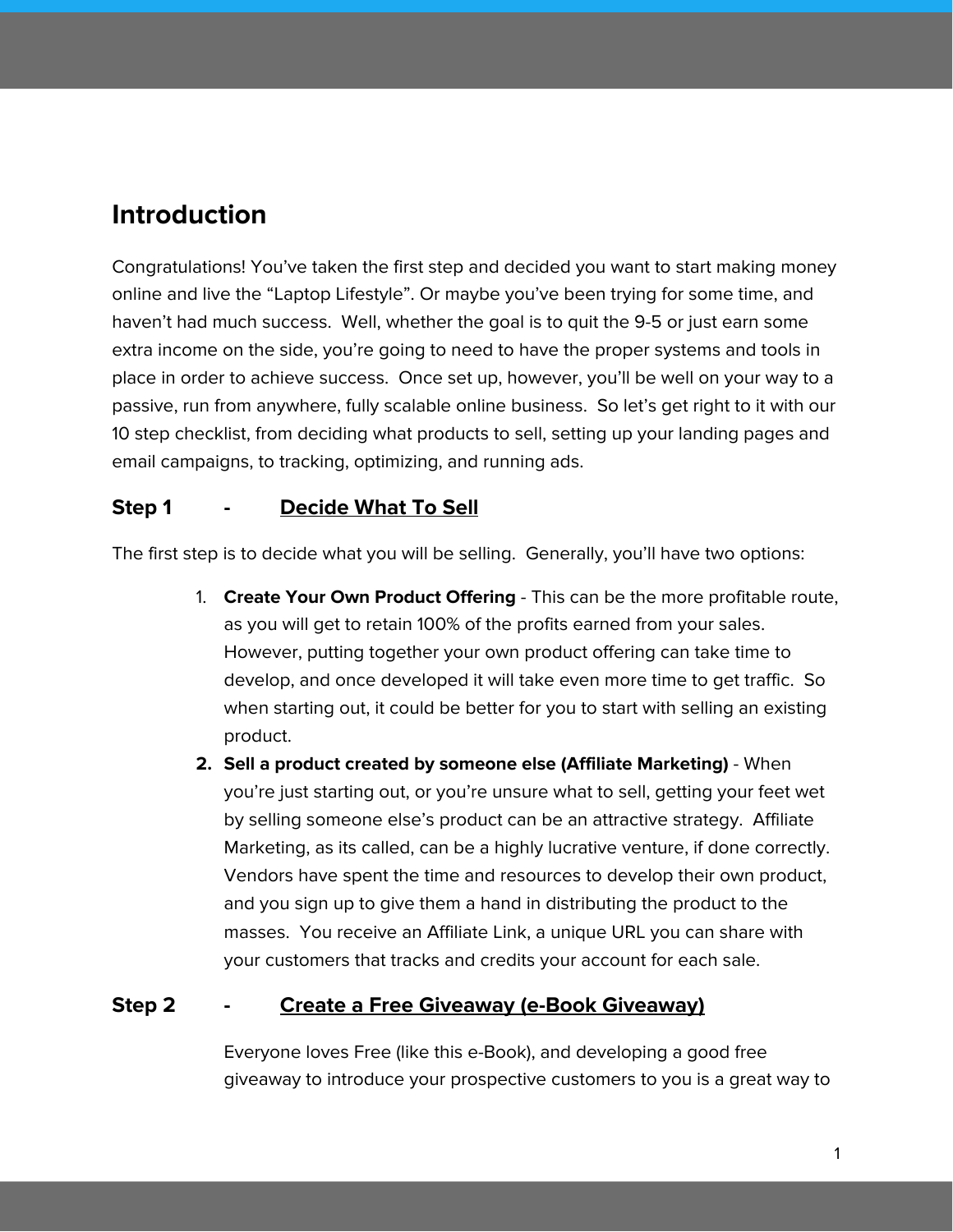start the relationship, build trust, and get them to like you. Importantly, it also gets your potential customers willing to provide their contact information for your email list. Many internet marketers swear by their e-mail list, as email is still one of the best, and most cost effective ways to market today. More on that later.

#### **Step 3 - Build Your Funnel**

So you've got the product you want to offer, you've got your free giveaway, now it's time to build your Funnel. A sales funnel (or marketing funnel, purchasing funnel, etc) is the buying process a business takes a customer through, from their first interaction, to the time the actual sale is completed and they become a customer. Many types of funnels exist, but in its most basic sense it has four (4) components: **Awareness, Interaction, Interest, Action**.

**Awareness**: Your prospective customer learns about your existence, either through an Ad you've placed, a social media post, referral from a friend or colleague, or some other source.

**Interaction:** The customer now interacts with your company/brand, this could be a visit to your website, one of your social media pages, or a number of other interactions

**Interest:** After interacting with your brand, the prospect likes what he sees, and is starting to get interested.

**Action:** The prospect has made it to the bottom of the funnel, and they're ready to take action. They purchase your product, sign up for your newsletter, download your free offer, etc.

One of the most important components of your funnel is your landing page. This can be built using a website builder (Weebly, Squarespace, Wordpress, to name a few), or sometimes using an email marketing program (Mailchimp, AWeber, GetResponse, etc), and it's where prospects learn about your company and product or service for the first time, is typically offered to join your mailing list (and is enticed into getting your free offer), and moves down along the funnel.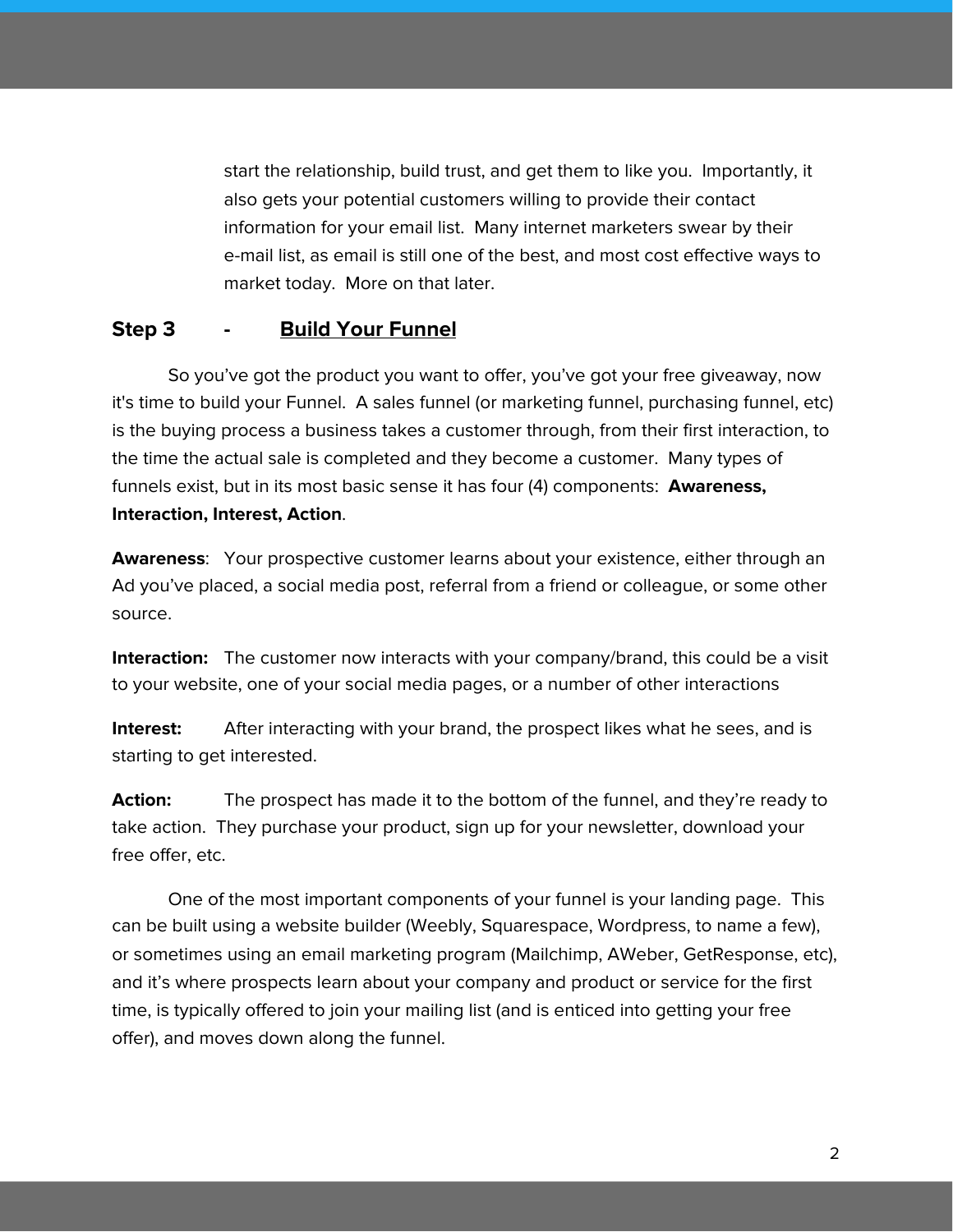### **Step 4 - Set Up an Email List**

Next is building and growing your mailing list. As you're driving traffic to your landing page organically through social media and purchased through digital PPC advertising, and you have your free offer set up, you're going to begin collecting emails of your prospects and building your mailing list. As you get more advanced, you'll have multiple funnels and landing pages for different target markets, offers, or niches. These emails collected will automatically go into your email manager of choice, and you can begin to sort them by the type of offer they responded to or their niche. This will help when choosing marketing more products, as you'll have a better idea what type of offers will be attractive to your audience.

Another powerful tool with your email list is an auto-responder. This allows your prospects to be automatically sent pre-written emails, including a thank you/welcome email when they first sign up, a follow-up email the next day to provide another offer, another email two days later to follow-up and provide another offer, etc. You can really get creative and a lot of the autoresponders have features for a variety of events that your prospect may be experiencing.

#### **Step 5 - Embedded Tracking Codes**

Tracking codes are powerful little pieces of code that are placed on your website/landing page that give Google & Facebook the ability to monitor your prospective customers behaviors as they view your site. They can tell you things like how many views your site is getting, the geographic location of your users, the amount of time they're staying on the site, where the traffic is coming from, and much more. For Google you'll want to download the Google Analytics App, and for Facebook you'll need a Facebook Pixel, found within Facebook Business Manager. Many Email programs offer tracking automatically, otherwise you can always google Facebook Pixel and Google Analytics set up and find a guide pretty easily online.

The Facebook Pixel and Google Analytics code also become powerful later on when you want to create specific types of Ads to target your audience. If a prospect visits your page, but doesn't buy, for example, you'll have the ability to create what's called a "Retargeting" Ad, where Facebook will display your Ad specifically to an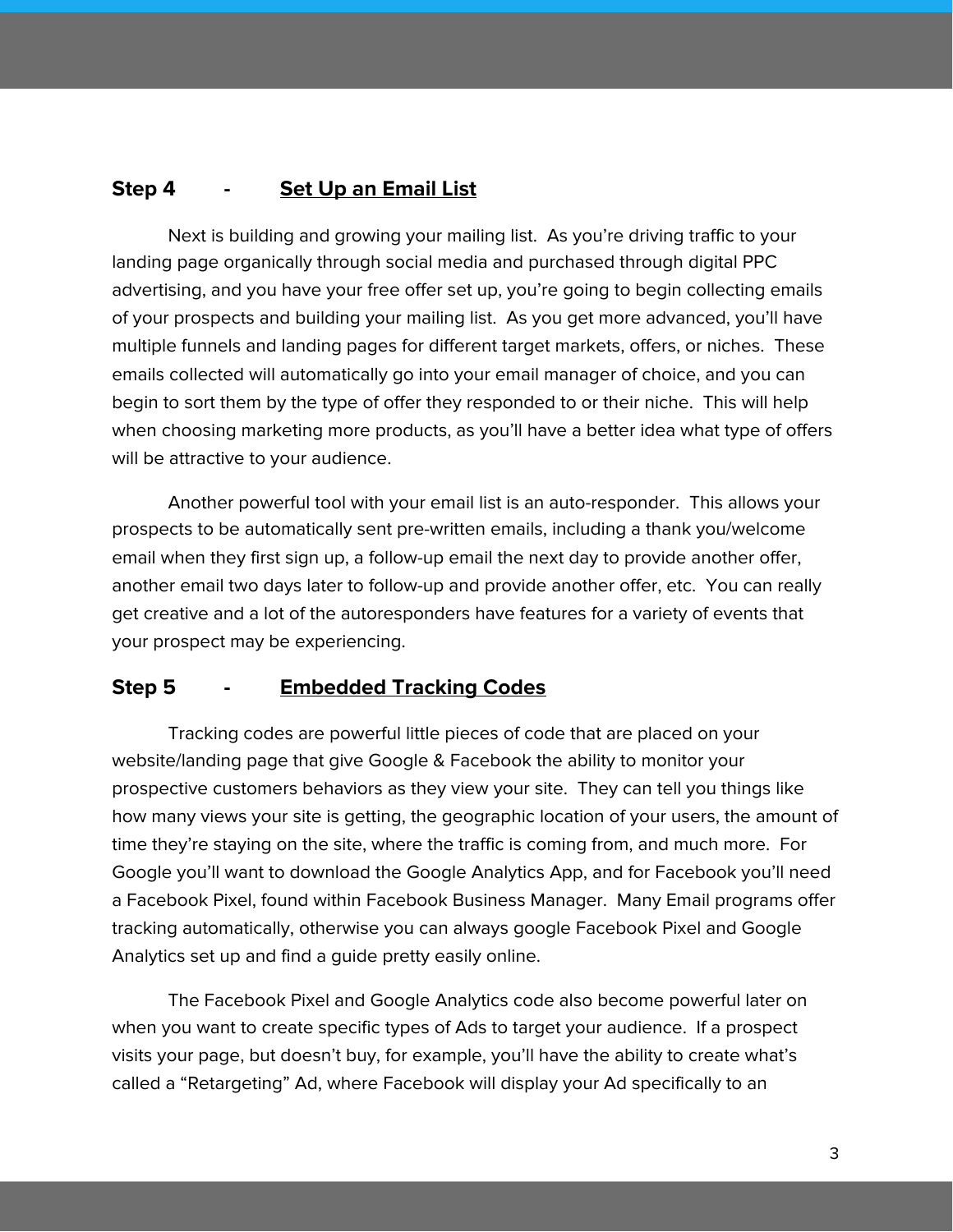audience that has visited your page but didn't buy. This is a very powerful tool, as it's well known that purchases generally happen the more interactions with your brand a customer experiences. It can thus increase conversions, and ultimately drive sales.

#### **Step 6 - Set Up A Facebook FanPage**

Facebook is one of the most powerful Marketing tools online today. With hundreds of millions of users and the amount of data Facebook users voluntarily provide, you can understand why. This is why it is essential to set up and maintain a Facebook Fan Page (Its free and you can create as many as you'd like). You'll be able to tell the Facebook community about your product/service, post content to drive engagement and views to your offers, and run ads using powerful audience targeting tools.

# **Step 7 - Set Up an Instagram & Twitter**

Setting up Instagram & Twitter pages for your business are also important steps. With Instagram being owned by Facebook and having such huge popularity, it's one of the most popular places to get your message out and grow followers and ultimately sales today. Create a business profile on Instagram and Twitter handle, and begin posting and growing your following and engagements. Be sure to have a link to your landing page in your Bio and reference it fairly often.

#### **Step 8 - Run Ads Through Facebook, Instagram, & Google**

Online advertising generally comes two ways, Organic and Paid. You can grow organically, by following the steps in 6 and 7 above to build your following, posting content, interacting with other users, and getting your message out. The other way is through Ads. Facebook, Instagram, and Google Ads are some of the most powerful ways to drive traffic, grow your audience, and ultimately increase sales. Facebook and Instagram especially, you can target audiences using all of the data the platform's users voluntarily enter into the site. You can choose to show your Ads to only Females in California, Men in Florida, people with children, who like Baseball or Jewellery, by Age range, and the list goes on and on and is virtually endless. Get on the Ads platforms and start exploring all the different options. I will, however, recommend to be careful and start slow. You can waste a lot of money on Ads if you don't know what you're doing. You may even want to outsource your Ad work to a professional. They can usually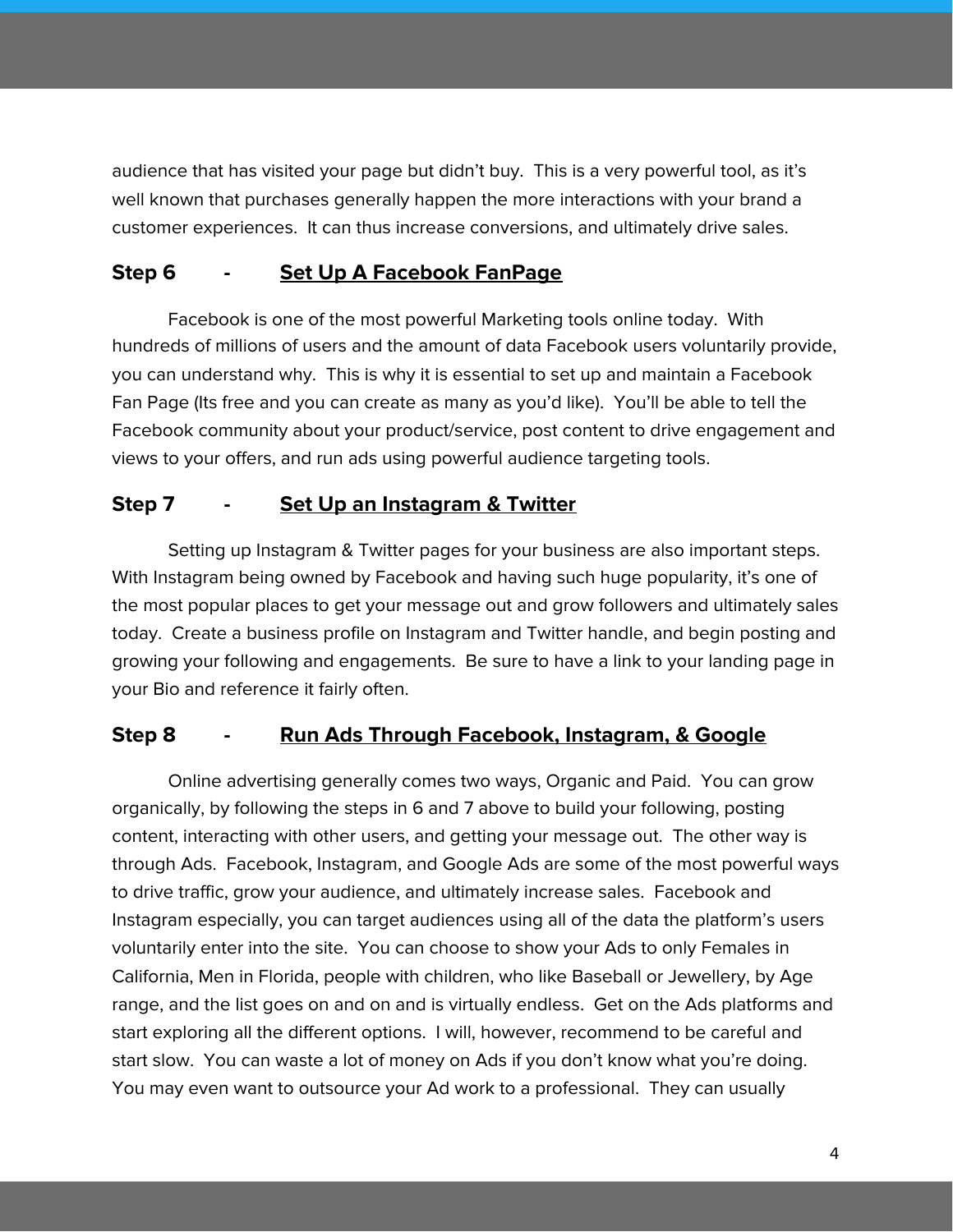provide stronger results, and it frees up your time to focus on the other steps in the process. If you want help setting up and managing your social media and digital marketing, click [here](http://www.alphagroup.enterprises/alphadigitalmarketing).

#### **Step 9 - Monitor Results**

By this point, you've decided what to sell, created your free giveaway, build your funnel and landing pages, set up your email with autoresponders, placed the appropriate tracking codes on all your sites, created all of your social media accounts, and have begun running ads. You're all set up and now it's time to driving traffic to your site, monitor the results using all of the powerful tools you've created, and (fingers crossed) start making sales.

#### **Step 10 - Repeat, Optimize & Scale**

Your online business is never complete. You'll want to continue to test different strategies, tweak and fine tune your funnel and messaging, learn and try new things, and continually strive to improve. As your email list starts to grow, your ads and organic marketing begin to take hold, and sales start coming in, you'll want to scale up, increase ad spend, create new offers, new funnels, and onward and upward. I can't make any guarantees, but it's not unheard of to make tens of thousands, hundreds of thousands, and even millions using these very strategies. The more you learn and the more you apply yourself, the more you will grow and the more success will accrue.

Building and growing an online business can be fun and exciting, and the geographic, time, and financial freedom that's possible is arguably unmatched in any other industry. As you begin your journey, I wish you much success, and if you ever have any questions, concerns, or just want to say hey, feel free to reach out at the below channels.

**Don't miss the Important Resources on the next page….**